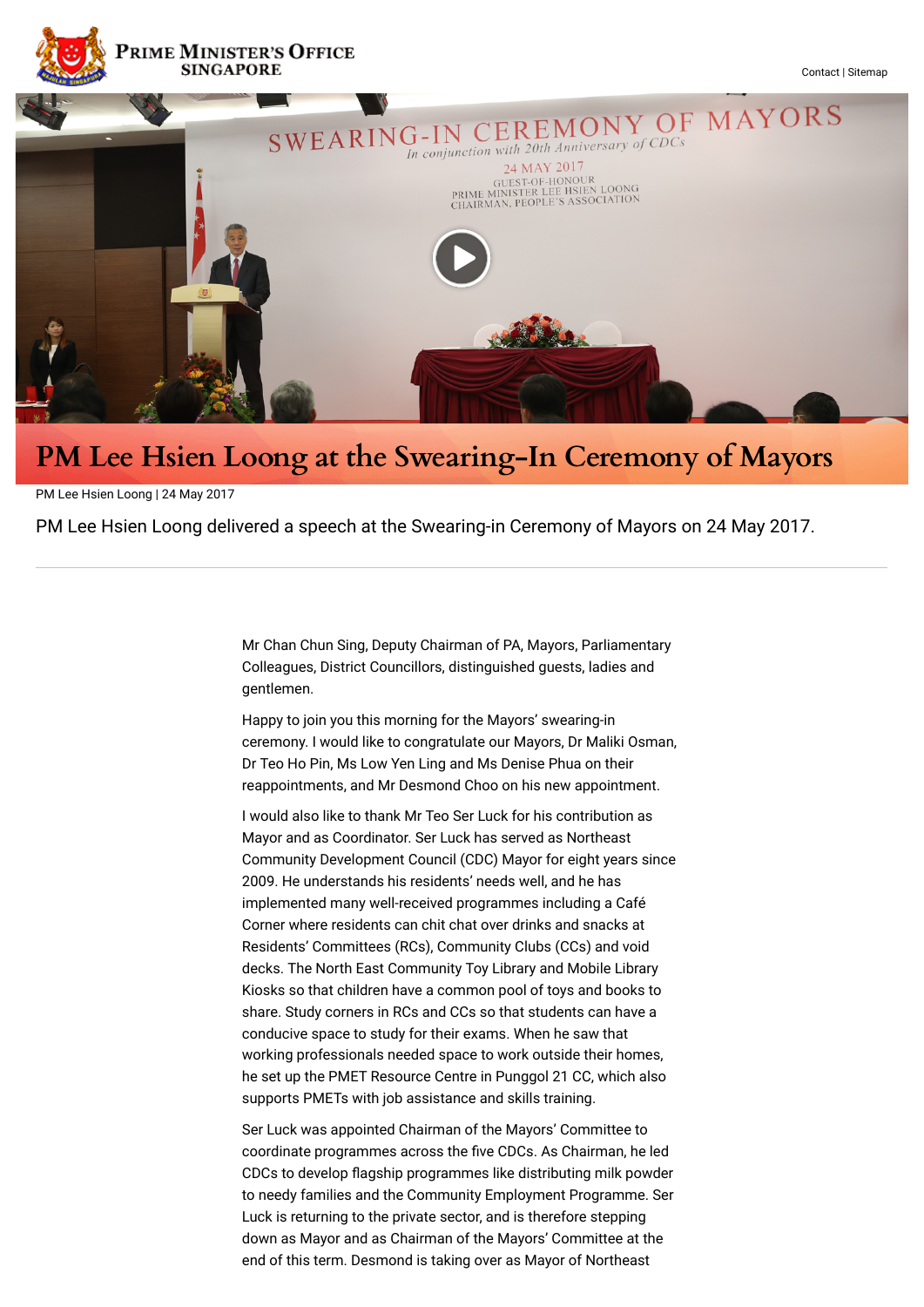CDC, and Yen Ling is taking over as Chairman of the Mayor's Committee. I am confident that they will continue his good work. We thank Ser Luck and we wish the new Mayors all the best.

I would also like to thank all the Councillors. All of you are volunteers, many of you are holding full-time jobs. You have supported the CDCs and Mayors with dedication and passion. I am happy that Mayors and Councillors, past and present, are here today, to witness the swearing-in ceremony and to commemorate the 20th anniversary of CDCs.

The CDCs have come a long way since they were first set up in 1997. You saw some of the milestones in the video just now. You have promoted social cohesion in our multi-racial society, strengthened community bonds, and supported grassroots advisors and grassroots organisations on the frontlines, to deliver effective social and community programmes to their residents in every ward.

Initially, CDCs were given two responsibilities: social assistance and employment assistance. The Mayors had to build up the capabilities from scratch. They trained officers, and worked together with volunteer welfare organisations and social service agencies. Over time, the CDC's community-based arrangements developed into separate and more formal institutions such as the OnePeople.SG and the Workforce Development Agency.

Over 20 years, CDCs have seen a lot. You have responded to crises. During the SARS outbreak, you delivered meals to patients who were quarantined at home. During the Global Financial Crisis, CDCs implemented recession relief packages to help affected residents.

CDCs have also supported national movements. You have collaborated with grassroots organisations and corporate partners to develop environmental blueprints for your districts. You have participated in the Caring for the Silver Community programme, and rolled out many social activities to keep seniors mentally, socially and physically active. You have nurtured arts groups, worked with National Arts Council and community partners to bring arts to residents.

In recent years, CDCs have linked up with a broader range of partners to run Flagship Programmes. The Law Society and CASE, to raise awareness of legal and consumer rights. SPRING and Trade Associations & Chambers, to set up SME Centres providing information on government grants and schemes. Charity foundations to help needy families defray cost of school essentials and of course milk powder.

Besides these Flagship Programmes, which all CDCs offer, each CDC also has its own outreach activities. Each district has its own circumstances and residents' profile. CDCs need to tailor these programmes to suit their different needs and they have done so. But of course CDCs should continue coordinating closely with one another, and keep their programmes in line with government objectives and national priorities.

The CDCs' ABC Mission: to "Assist the Needy", to "Bond the People", and to "Connect the Community", which was established 10 years ago, remains relevant. CDCs must continue to be a bridge between residents and the Government. Not just hands and legs on the ground to implement the programmes but also eyes and ears to identity emerging needs and gaps in the current social and